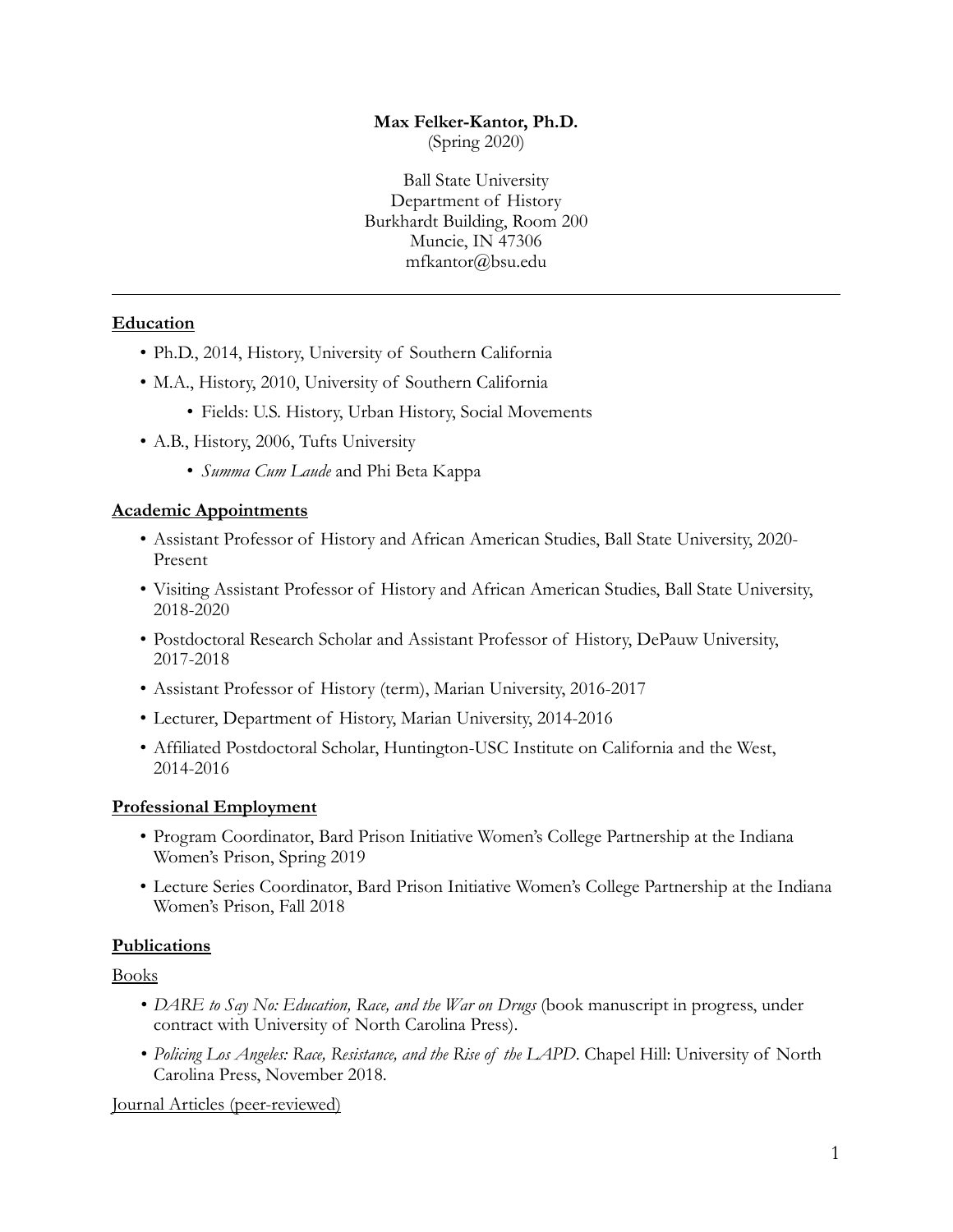- "Policing an Internal Border: The Los Angeles Police Department, Immigration Law Enforcement, and the Construction of the Criminal Alien." *Boom California* (September 11, 2018),<https://boomcalifornia.com/2018/09/11/policing-an-internal-border/>
- "Liberal Law and Order: Tom Bradley, the LAPD, and the Politics of Police Reform in Los Angeles," Special Issue on Urban America and the Police Since World War II, Journal of Urban History (OnlineFirst 2017).
- "'Kid Thugs Are Spreading Terror Through the Streets': Youth, Crime, and the Expansion of the Juvenile Justice System in Los Angeles, 1973-1980." *Journal of Urban History* 44:3 (May 1, 2018): 476–500.
- "The Coalition against Police Abuse: CAPA's Resistance Struggle in 1970s Los Angeles." *Journal of Civil and Human Rights* 2:1 (2016): 52–88.
- "'A Pledge is not Self-enforcing': Struggles for Equal Employment Opportunity in Los Angeles 1964-1981." *Pacific Historical Review* 82:1 (February 2013): 63-94.
- "Fighting Many Battles: Max Mont, Labor, and Interracial Civil Rights Activism in Los Angeles, 1950-1970." *Casden Annual Review*, Vol. 9, 2012 (Los Angeles: University of Southern California): 111-142.

# Book Chapter

• "Fighting the Segregation Amendment: Black and Mexican American Responses to Proposition 14 in Los Angeles." In *Black and Brown Los Angeles: A Contemporary Reader*, eds. Laura Pulido and Josh Kun (Los Angeles: University of California Press, 2013): 143-175.

Book Reviews and Review Essays

- *• The Torture Letters: Reckoning with Police Violence*. Laurence Ralph. (Chicago: University of Chicago Press, 2020). *The Journal of African American History* (forthcoming).
- "Police Professionalization and the Institutionalization of Racist Repression," a review of Simon Balto's *Occupied Territory: Policing Black Chicago from Red Summer to Black Power* (Chapel Hill: The University of North Carolina Press, 2019). *Black Perspectives/Journal of Civil and Human Rights*[, April 8, 2020, https://www.aaihs.org/police-professionalization-and-the](https://www.aaihs.org/police-professionalization-and-the-institutionalization-of-racist-repression/)[institutionalization-of-racist-repression/.](https://www.aaihs.org/police-professionalization-and-the-institutionalization-of-racist-repression/)
- *Crime & Punishment in the Jim Crow South*. Edited by Amy Louise Wood and Natalie J. Ring. (Urbana: University of Illinois Press, 2019). *The Register of the Kentucky Historical Society,* Vol. 118, No. 3+4 (Summer/Autumn 2020).
- *Exporting British Policing during the Second World War: Policing Soldiers and Civilians*. Clive Emsley. (New York: Bloomsbury Academic, 2017). *H-War Reviews* (May 2019).
- "Politicizing Youth: Police, Politics, and Gangs in the late-Twentieth-Century City." Review essay on John M. Hagedorn, *The In\$ane Chicago Way: The Daring Plan by Chicago Gangs to Create a Spanish Mafia* (Chicago: University of Chicago Press, 2015), Geoff Harkness. *Chicago Hustle and Flow: Gangs, Gangsta Rap, and Social Class* (Minneapolis: University of Minnesota Press, 2014), Jennifer M. Hazen and Dennis Rodgers, eds. *Global Gangs: Street Violence across the World* (Minneapolis: University of Minnesota Press, 2014), and Darrel Wanzer-Serrano, *The New York Young Lords and the Struggle for Liberation* (Philadelphia: Temple University Press, 2015). *Journal of Urban History* (OnlineFirst, February 2018).
- *Police, Power, and the Production of Racial Boundaries*. Ana Muñiz. (New Brunswick: Rutgers University Press, 2015), *Southern California Quarterly*, 98:2 (May 1, 2016): 249–51.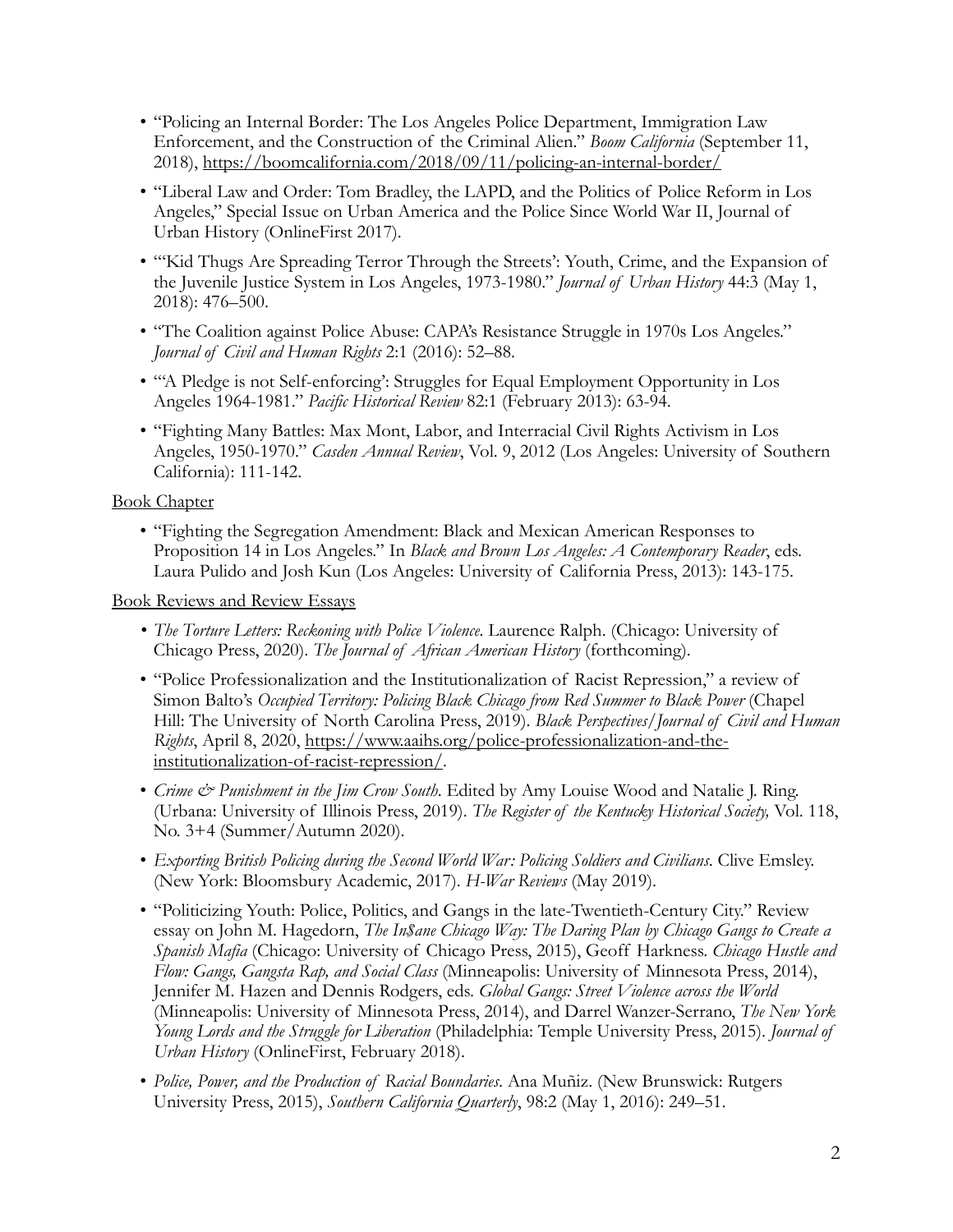#### Other Publications

- "Liberal Reform Threatens to Expand the Police Power—Just as it did in the Past." *History News Network*, June 28, 2020.<https://historynewsnetwork.org/article/176193>
- "Police Have Long History of Responding to Black Movements by Playing the Victim." *Truthout*[, June 13, 2020. https://truthout.org/articles/police-have-long-history-of-responding](https://truthout.org/articles/police-have-long-history-of-responding-to-black-movements-by-playing-the-victim/)[to-black-movements-by-playing-the-victim/](https://truthout.org/articles/police-have-long-history-of-responding-to-black-movements-by-playing-the-victim/)
- "Trump's response to Minneapolis threatens to repeat the mistakes of the 1960s." *The Washington Post: Made by History*[, May 30, 2020. https://www.washingtonpost.com/outlook/](https://www.washingtonpost.com/outlook/2020/05/30/trumps-response-minneapolis-threatens-repeat-mistakes-1960s/) [2020/05/30/trumps-response-minneapolis-threatens-repeat-mistakes-1960s/](https://www.washingtonpost.com/outlook/2020/05/30/trumps-response-minneapolis-threatens-repeat-mistakes-1960s/)
- "What the LAPD recruitment ad on Breitbart says about the department's history." *The Washington Post: Made by History*[, October 9, 2019. https://www.washingtonpost.com/outlook/](https://www.washingtonpost.com/outlook/2019/10/09/what-lapd-recruitment-ad-breitbart-says-about-departments-history/) [2019/10/09/what-lapd-recruitment-ad-breitbart-says-about-departments-history/](https://www.washingtonpost.com/outlook/2019/10/09/what-lapd-recruitment-ad-breitbart-says-about-departments-history/)
- "Stop Killer Cops: Police Brutality, Mass Incarceration, and the Liberal Establishment." *Black [Perspectives: Blog of the African American Intellectual History Society](https://www.aaihs.org/stop-killer-cops-police-brutality-mass-incarceration-and-the-liberal-establishment/)*, September 4, 2019. [https://](https://www.aaihs.org/stop-killer-cops-police-brutality-mass-incarceration-and-the-liberal-establishment/) [www.aaihs.org/stop-killer-cops-police-brutality-mass-incarceration-and-the-liberal](https://www.aaihs.org/stop-killer-cops-police-brutality-mass-incarceration-and-the-liberal-establishment/)[establishment/](https://www.aaihs.org/stop-killer-cops-police-brutality-mass-incarceration-and-the-liberal-establishment/)
- "Contesting Police Power: A Conversation between Simon Balto and Max Felker-Kantor." *Radical History Review: The Abusable Past*, July 11, 2019. [https://www.radicalhistoryreview.org/](https://www.radicalhistoryreview.org/abusablepast/?p=3117) [abusablepast/?p=3117](https://www.radicalhistoryreview.org/abusablepast/?p=3117)
- "BAR Book Forum: Max Felker-Kantor's *Policing Los Angeles.*" *Black Agenda Report*, June 19, [2019. https://www.blackagendareport.com/bar-book-forum-max-felker-kantors-policing-los](https://www.blackagendareport.com/bar-book-forum-max-felker-kantors-policing-los-angeles)[angeles](https://www.blackagendareport.com/bar-book-forum-max-felker-kantors-policing-los-angeles)
- "What Jeff Sessions's final act in office means for policing in America." *The Washington Post: Made by History*[, November 30, 2018. https://www.washingtonpost.com/outlook/](https://www.washingtonpost.com/outlook/2018/11/30/what-jeff-sessionss-final-act-office-means-policing-america/?utm_term=.f31d08c40fbd) [2018/11/30/what-jeff-sessionss-final-act-office-means-policing-america/?](https://www.washingtonpost.com/outlook/2018/11/30/what-jeff-sessionss-final-act-office-means-policing-america/?utm_term=.f31d08c40fbd) [utm\\_term=.f31d08c40fbd](https://www.washingtonpost.com/outlook/2018/11/30/what-jeff-sessionss-final-act-office-means-policing-america/?utm_term=.f31d08c40fbd)
- "All Power to the People: Rethinking *Black Panther* through Historical Struggles for Community Empowerment and Anti-Police Abuse Coalition Building." *Southern California Library Black Panther Reader*, 2018. [www.socallib.org/reading-wakanda/empowerment](http://www.socallib.org/reading-wakanda/empowerment)
- "Police departments should no longer be allowed to police themselves." *The Washington Post: Made by History*[, March 19, 2018. https://www.washingtonpost.com/news/made-by-history/](https://www.washingtonpost.com/news/made-by-history/wp/2018/03/19/police-departments-should-no-longer-be-allowed-to-police-themselves/?utm_term=.5cc60a8b27db) [wp/2018/03/19/police-departments-should-no-longer-be-allowed-to-police-themselves/?](https://www.washingtonpost.com/news/made-by-history/wp/2018/03/19/police-departments-should-no-longer-be-allowed-to-police-themselves/?utm_term=.5cc60a8b27db) utm\_term=.5cc60a8b27db
- "'Raceriotland': The Meaning of Watts." In *The Skid Row Reader*, edited by Dan Johnson (Los Angeles: Vera Cambell Foundation and the Huntington-USC Institute on California and the West, 2017): 24-25.
- "The 1984 Olympics fueled L.A.'s war on crime. Will the 2028 Games do the same? How the Olympics accelerated mass incarceration in Los Angeles." *The Washington Post: Made by History*, [August 6, 2017. https://www.washingtonpost.com/news/made-by-history/wp/2017/08/06/](https://www.washingtonpost.com/news/made-by-history/wp/2017/08/06/the-1984-olympics-fueled-l-a-s-war-on-crime-will-the-2028-games-do-the-same/) [the-1984-olympics-fueled-l-a-s-war-on-crime-will-the-2028-games-do-the-same/](https://www.washingtonpost.com/news/made-by-history/wp/2017/08/06/the-1984-olympics-fueled-l-a-s-war-on-crime-will-the-2028-games-do-the-same/)
- "No Justice, No Peace: The 1992 Los Angeles Rebellion." *Origins: Current Events in Historical Perspectives,* [May 2017. https://origins.osu.edu/milestones/may-2017-1992-los-angeles](https://origins.osu.edu/milestones/may-2017-1992-los-angeles-rebellion-no-justice-no-peace)[rebellion-no-justice-no-peace](https://origins.osu.edu/milestones/may-2017-1992-los-angeles-rebellion-no-justice-no-peace)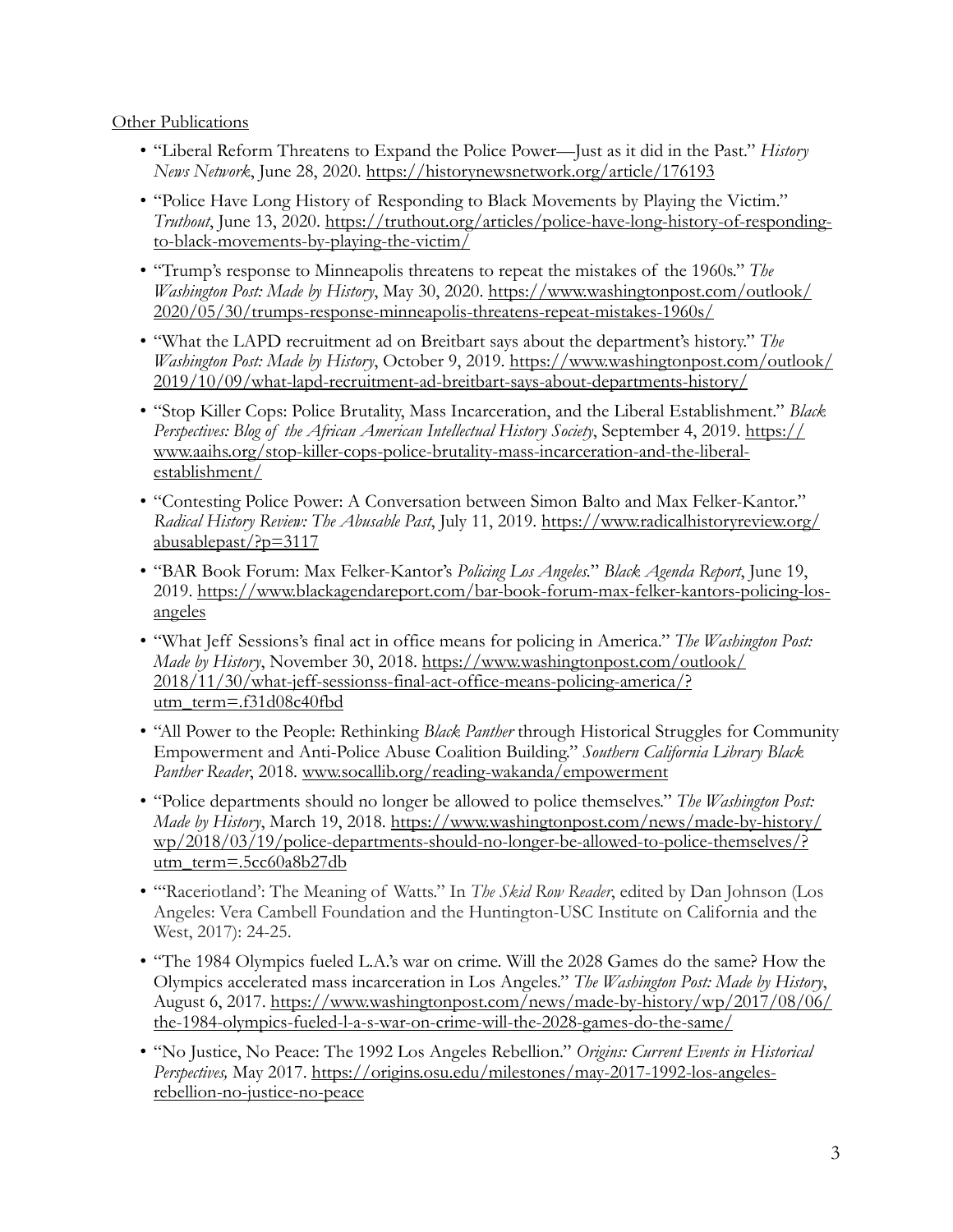• Felker-Kantor, Max, Jay Colbert, and Sharon Kandris. "Trends in Crime: Does Perception Match Reality?" SAVI Community Information System at IUPUI, September 2015. [www.savi.org/report/trends-in-crime-does-perception-match-reality/](http://www.savi.org/report/trends-in-crime-does-perception-match-reality/) 

#### **Fellowships and Grants**

- American Studies Association, Solidarity Fund Grant, 2019
- Organization of American Historians, Travel Grant, 2019
- Pacific Coast Branch-American Historical Association, Presidents' Travel Grant, 2013
- Shoah Institute Research Grant, University of Southern California, 2012
- Robert L. Platzman Memorial Scholarship, University of Chicago (declined), 2011
- Hearst Foundation Graduate Support Funds for Research in the American West, University of Southern California, 2011
- USC Institute for California and the West, Travel Grant, University of Southern California, 2011

#### **Awards**

• Ninfa Sanchez Memorial Graduate Prize for best graduate paper in American Studies, University of Southern California, 2009

#### **Invited Talks**

- "Police Power, State Violence, and Resistance in the Age of Mass Incarceration," Big Questions Big Ideas Lecture Series, Department of Philosophy and Religious Studies Ball State University in conjunction with Muncie Public Library, February 7, 2020
- "Race and Police: Historical and Contemporary Issues of Policing Brown and Black Communities," Ball State University, February 6, 2020
- "Policing Los Angeles: The Police Power, Race, and Resistance," Tufts Center for the Study of Race and Democracy, October 28, 2019
- "Archives and State Power: Carceral History and the Fight against U.S. Police Power," History Department, Harvard University, October 25, 2019
- "Stop Killer Cops: Police Brutality, Mass Incarceration, and the Liberal Establishment," Conversations in Black Freedom Studies, Schomburg Center, September 5, 2019
- "Policing Los Angeles," Skylight Books, July 21, 2019
- "Policing Los Angeles: Race, Resistance, and the Rise of the LAPD," Clark Davis Memorial Lecture, Los Angeles History and Metro Studies Group, May 3, 2019
- "Policing Los Angeles: Police Power and Resistance," UCLA History Department, May 2, 2019
- "Policing, Race, and Reform," League of Women Voters Muncie, Indiana, April 20, 2019
- "Policing Los Angeles: Race and Resistance from Watts to Rodney King," Huntington-USC Institute on California and the West, April 15, 2019
- "Police Power and Anti-Police Abuse Activism in Los Angeles from Watts to Rodney King," Middletown Studies Center, Ball State University, March 13, 2019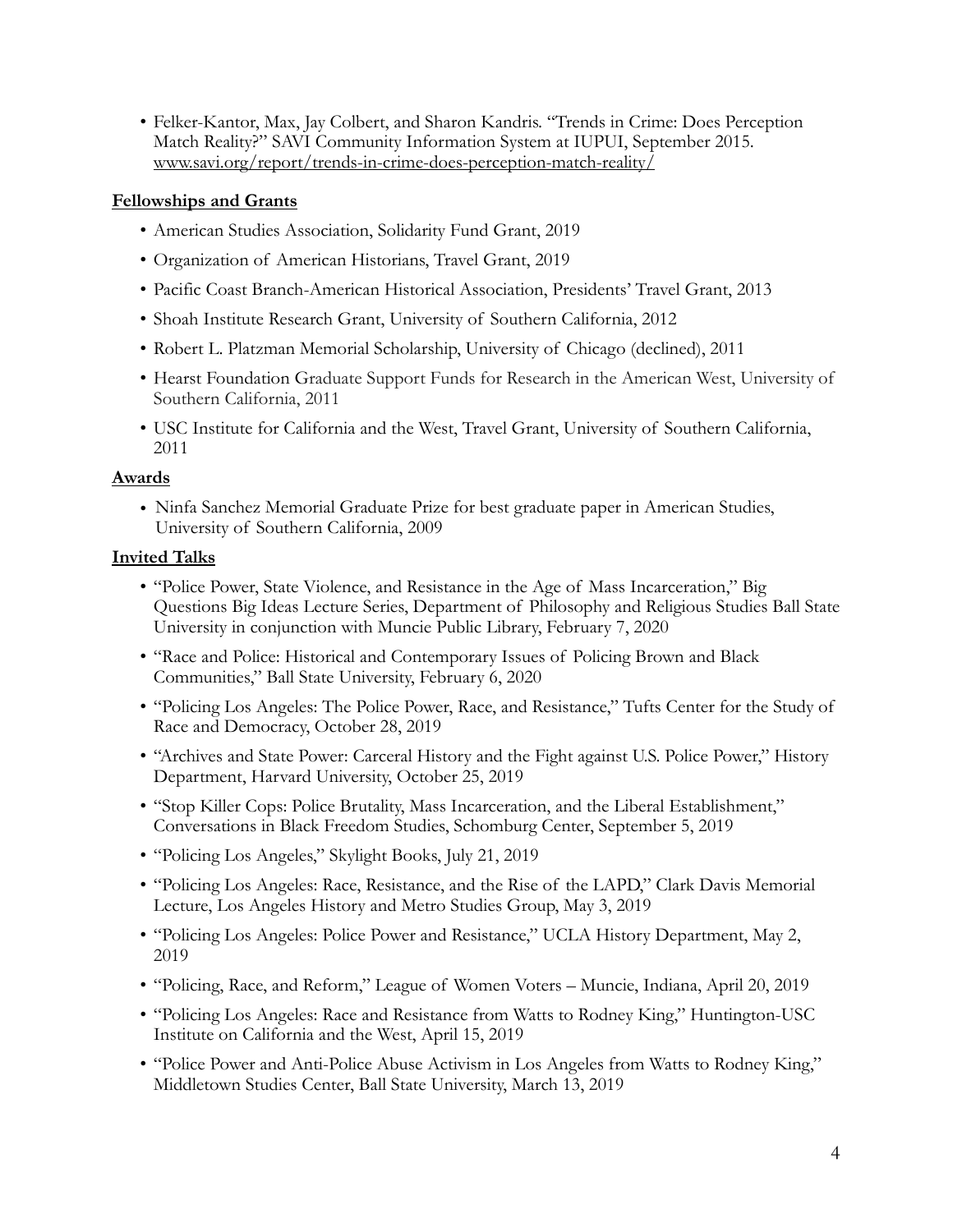- "Kid Thugs are Spreading Terror Through the Streets": Policing, Schools, and the Criminalization of Black Youth in Los Angeles," University of Utah, Department of Education, Culture, and Society, March 5, 2019
- "Policing Los Angeles: Race and Resistance from Watts to Rodney King," Indiana University, February 27, 2019
- "Policing Los Angeles," Indy Reads Books, January 12, 2019
- "Policing, Race, and Resistance," DePauw University, October 29, 2018
- "Policing Los Angeles and Race in Contemporary America," Rend Lake College, September 26, 2018
- "Policing the Internal Border: Enforcing Order and the Criminalization of Immigrants in Los Angeles," Newberry Seminar in Borderlands and Latino/a Studies, October 20, 2017
- "The Nimble Surveillance State," The Ohio State University History Workshop, June 14, 2017
- "Battle for the Streets: Police and Power in Los Angeles," IUPUI American Studies Department, March, 30, 2017
- "Policing and Justice in Los Angeles," IUPUI American Studies Department, November 8, 2016

#### **Conference Presentations**

Upcoming

• Comment. "Protest, Rebellion, and Memory in the Black West." Western History Association Annual Meeting, Albuquerque, NM, October 14-17, 2020

#### Presented

- Book Session. "'Policing Los Angeles: Race, Resistance, and the Rise of the LAPD' by Max Felker-Kantor," Social Science History Association, Chicago, November 21-24, 2019
- **•** Roundtable. "Policing the City: Rethinking the Past and Future of American Policing," American Studies Association Annual Meeting, Honolulu, November 7-10, 2019
- **•** Roundtable. "Rethinking Police Power and African American Resistance through the lens of *Policing Los Angeles*," Association for the Study of African American Life and History Anneal Meeting, October 2-6, 2019
- **•** Roundtable. "Comments on Simon Balto's *Occupied Territory*," Association for the Study of African American Life and History Anneal Meeting, October 2-6, 2019
- Panelist. "The Politics of Sex, Drugs, and Guns since the 1960s: Rethinking the Political History of the Carceral State," Remaking American Political History Conference, Purdue University, June 6-7, 2019
- Roundtable. "Historicizing Policing in Postwar America: The Perils, the Possibilities, and the Politics," Organization of American Historians Annual Meeting, Philadelphia, April 3-5, 2019
- Panelist. "DARE to Say No: Policing, Schools, and Anti-Drug Education in Crack Era Los Angeles," Society for U.S. Intellectual History Annual Meeting, Chicago, November 8-11, 2018
- Roundtable. "New Directions in the History of Police and Cities," Urban History Association Biennial Meeting, Columbia, SC, October 20, 2018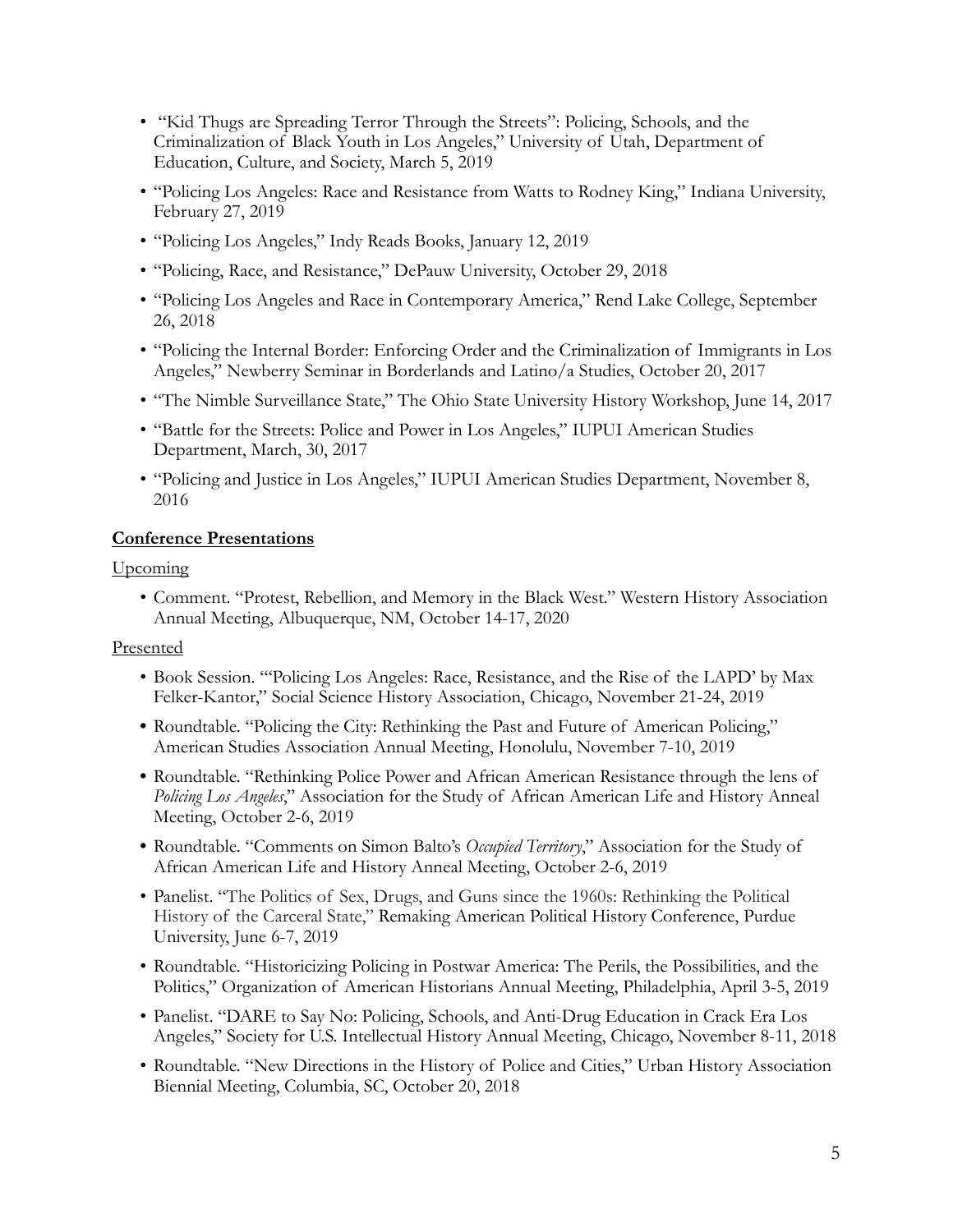- Roundtable. "Genealogies of Black Lives Matter," Association for the Study of African American Life and History Annual Meeting, Indianapolis, October 3-7, 2018
- Roundtable. "Law, Resistance, and the Forms of Prison History: Roundtable on Rethinking the American Prison Movement," Organization of American Historians Annual Meeting, Sacramento, California, April 12, 2018
- Panelist. "Preventing Future Misconduct: The Public Disorder Intelligence Division, Surveillance, and the Containment of Anti-Police Abuse Movements in 1970s Los Angeles," American Historical Association Annual Meeting, Washington, D.C., January 4-7, 2018
- Panelist. "Policing the Internal Border: Social Control and the Criminalization of Immigrants in Los Angeles," American Studies Association Annual Meeting, Chicago, November 9-12, 2017
- Panelist. "The City in Crisis: The LAPD, Mass Criminalization, and the Response to the 1992 Los Angeles Rebellion," The Nineties in Historical Perspective Conference, Purdue University, Lafayette, IN, March 2-3, 2017
- Panelist. "A Free-Fire Attitude: Guns and Police Violence in Late-Twentieth Century Los Angeles," American Historical Association Annual Meeting, Denver, January 5-8, 2017
- Panelist. "Law and Order in the City of Angels: The LAPD and the Politics of Police Reform in Los Angeles after Watts," Social Science History Association Annual Meeting, Chicago, November 17-20, 2016
- Roundtable and Panelist. "Post-Industrial Violence in the City of Angels," Eighth Biennial Conference of the Urban History Association, Chicago, October 13-16, 2016
- Panelist. "Liberal Law and Order: Tom Bradley, the LAPD, and the Politics of Police Reform in Los Angeles," Eighth Biennial Conference of the Urban History Association, Chicago, October 13-16, 2016
- Panelist. *"*Taking Back the Streets: Mayor Bradley, the Los Angeles Police Department, and the War on Drugs during the 1980s," American Historical Association Annual Meeting, Atlanta, January 9, 2016
- Panelist. "Preventing Crime with Surveillance: The Public Disorder Intelligence Division, Subversive Behavior, and the Struggle Over Police Spying in Los Angeles during the 1970s," Social Science History Association Annual Meeting, Baltimore, November 15, 2015
- Panelist. "You can't put them all in jail': Criminalizing Behavior by Waging the War on Drugs as a War on Gangs in Crack Era Los Angeles," U.S. Intellectual History Conference, Washington, D.C., October 18, 2015
- Panelist. "'Police Discipline, Is it JUSTICE': Excessive Force, the Coalition Against Police Abuse, and the Battleground of the Crime War in Los Angeles during the 1970s," Fourth Biennial Interdisciplinary Conference on Race, Monmouth University, April 16-18, 2015
- Panelist. "'Kid thugs are spreading terror through the streets': Juvenile Delinquency and the War on Crime in Los Angeles, 1968-1975," Social Science History Association Annual Meeting, Toronto, November 6, 2014
- Panelist. "Reasserting Authority in the Streets: Law and Order and the Militarization of the Los Angeles Police Department," Urban History Association Annual Meeting, Philadelphia, Pennsylvania, October 11, 2014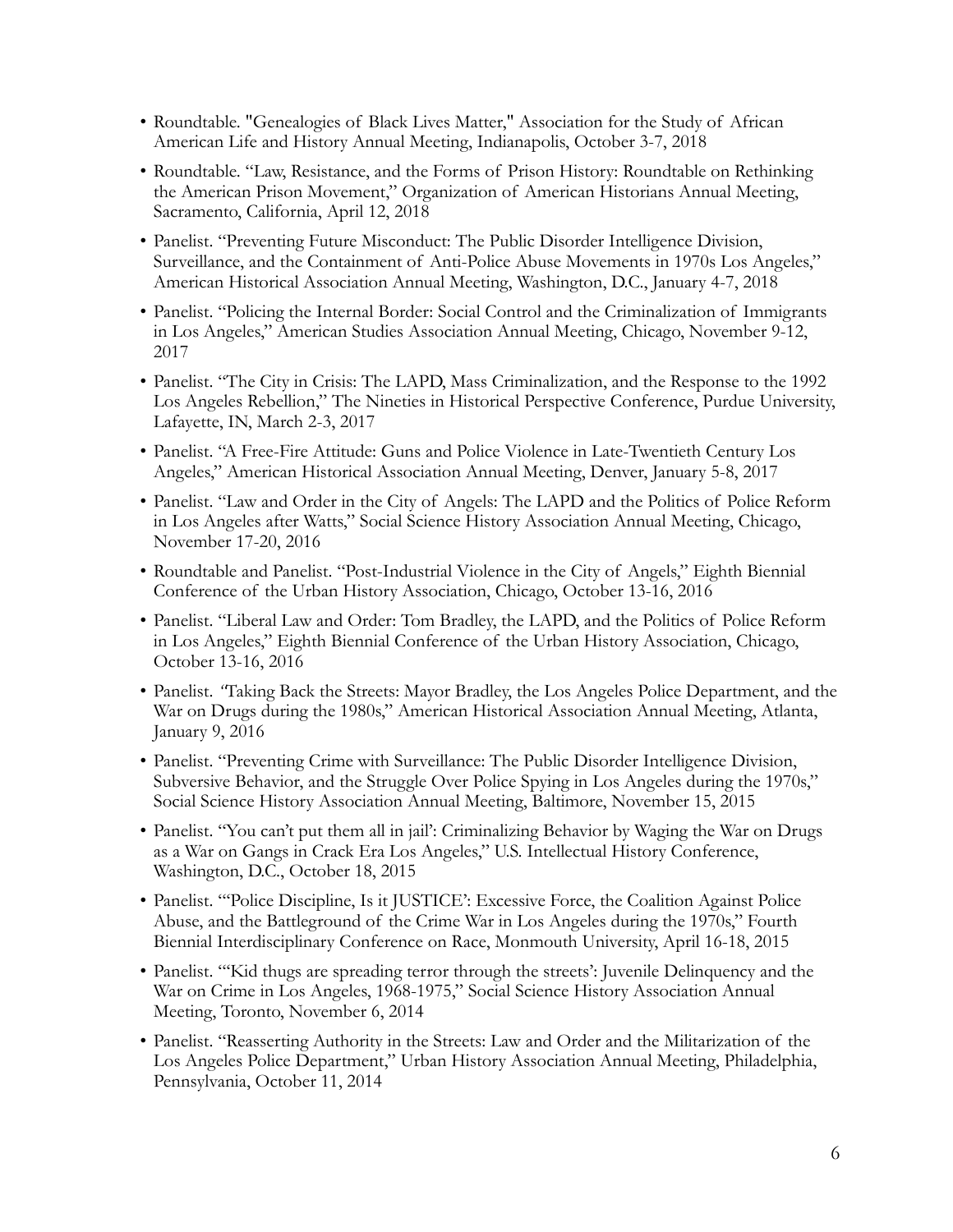- Panelist. "The Sacredness of Alameda Street: Reflections on the Los Angeles Unified School District Board of Education Project," Society of California Archivists Palm Springs, CA, May 9, 2014
- Panelist. "The Score on the Killing Ground: Law and Order, the Militarization of the LAPD, and the Punitive Side of Urban Liberalism in Los Angeles, 1965-1975," LA History & Metro Studies Group, Dual Paper Session, February 28, 2014
- Panelist. "Race, Control, and Resistance: Community Empowerment and the Struggle Against Police Repression in late-Twentieth Century Los Angeles," American Historical Association Annual Meeting, Washington, D.C., January 3, 2014
- Panelist. "Policing the Inner City: The Los Angeles Police Department, the War on Drugs, and the Criminalization of Urban Space during the 1980s," Social Science History Association Conference, Chicago, IL, November 21-24, 2013
- Panelist. "'A Pledge Is Not Self-Enforcing': Struggles for Equal Employment Opportunity in Multiracial Los Angeles, 1964–1982," Pacific Coast Branch of the American Historical Association Annual Meeting, Denver, CO, August 8-10, 2013
- Panelist. "Race, Riots, and Community Empowerment in Los Angeles: State and Social Movement Responses to Urban Unrest from Watts to Rodney King," The American Racial State in the Long Twentieth Century Conference, University of Michigan, May 10-11, 2013
- Panelist. "Challenging Containment: Social Movements and the Surveillance State in Los Angeles, 1970-1990," Crossing Borders: Politics, Cultural Contest and the Urgency of Space Conference, University of Southern California, March 29-30, 2013
- Panelist. "Race, Control, and Resistance: Community Empowerment and the Struggle Against Police Repression in late-Twentieth Century Los Angeles," The 4th World Conference on Remedies to Racial & Ethnic Economic Inequality, Roy Wilkins Center for Human Relations and Social Justice, University of Minnesota, October 11, 2012
- Panelist. "Fighting the Segregation Amendment: Black and Mexican American Responses to Proposition 14 in Los Angeles," New Perspectives on African American History and Culture, University of North Carolina, Chapel Hill, February 27-28, 2009

Discussant/Commentator

- Comment. "Hope and Struggle for the Inner City: Race, Crime, and Urban Revitalization in the Metropolis," Organization of American Historians Annual Meeting, Washington, D.C., April 2-5, 2020
- Comment. "Protective Custody": Lived Experiences of Mass Incarceration in the United States, 1950-1990," American Historical Association Annual Meeting, January 2019
- Comment. Author Meets Critic: "Dan Berger's *Captive Nation: Black Prison Organizing in the Civil Rights Era*," Social Science History Association Annual Meeting, Baltimore, November 12, 2015

Conference Panels Organized

- "Just Say No: Intellectualism and Anti-Intellectualism in America's War on Drugs," Society for U.S. Intellectual History Annual Meeting, Chicago, November 8-11, 2018
- "New Directions in the History of Police and Cities," Urban History Association Biennial Meeting, Columbia, SC, October 20, 2018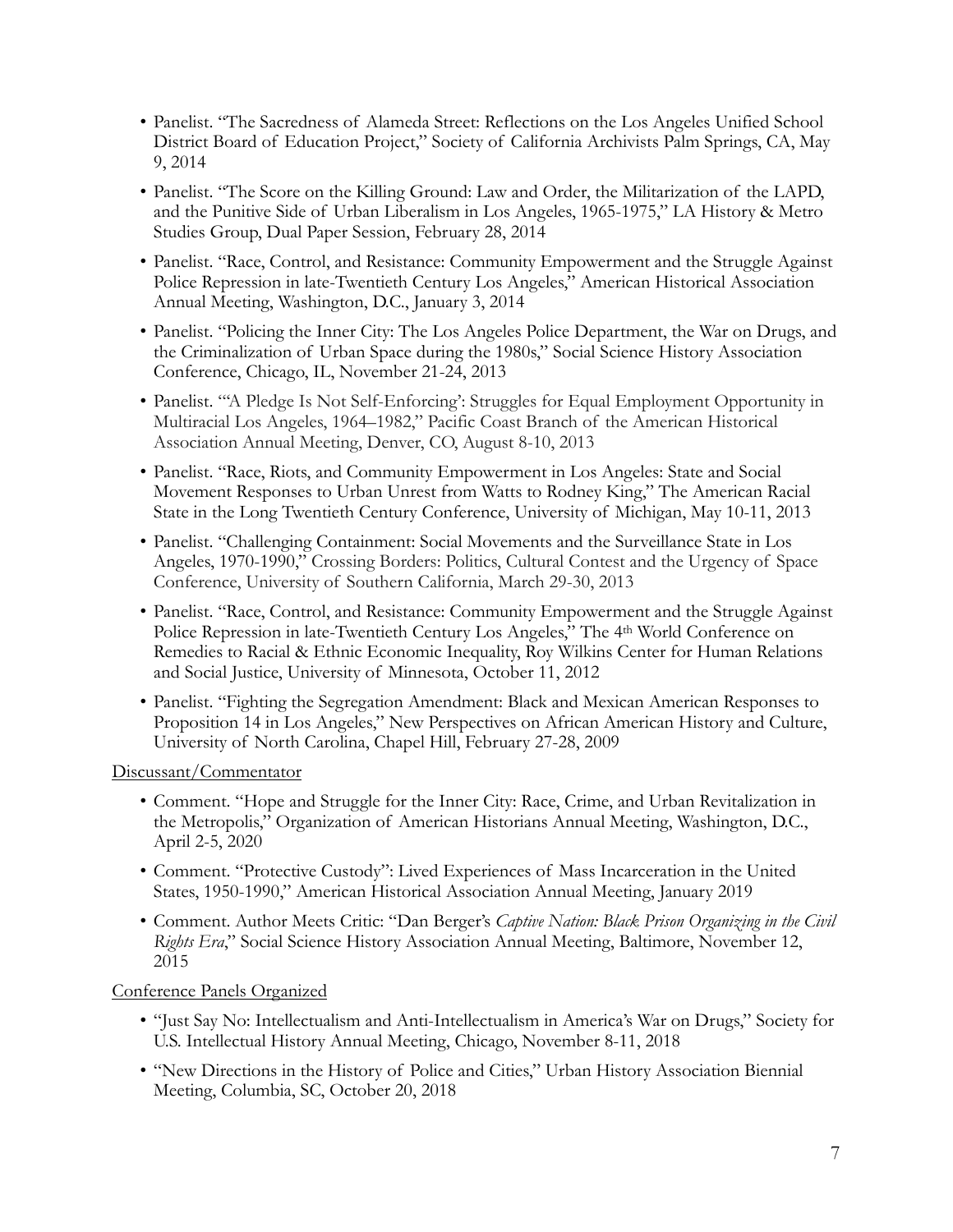- "Police, Guns, and Crime: Violence in American Cities from the 1960s to the 1990s," Urban History Association Conference, Chicago, October 13-16, 2016
- Chris Agee's "The Streets of San Francisco" (Book session), Social Science History Association Annual Meeting, Baltimore, November 12-15, 2015
- Dan Berger's "Captive Nation" (Book session), Social Science History Association, Annual Meeting, Baltimore, November 12-15, 2015
- "Getting Tough: Police Power after World War II," Social Science History Association Annual Meeting, Baltimore, November 12-15, 2015
- "Drugs, Jails, and Juvenile Justice: Communities and the State at the Dawn of Mass Incarceration," Social Science History Association, Toronto, November 6-9, 2014
- "From Riots to Reagan: 'Get-Tough' and Community Policing in the City," Urban History Association Conference, Philadelphia, October 9-12, 2014
- "Policy Innovation and Conflict in Metropolitan Los Angeles Since the 1970s," Social Science History Association Annual Meeting, Chicago, November 21-24, 2013

# **Classes Taught**

Ball State University

- "From Civil Rights to Black Lives Matter," Ball State University History Department (Spring 2020)
- "Introduction to African American Studies," Ball State University African American Studies Program (Spring 2020)
- "Introduction to Black History," Ball State University History Department (Fall 2018, Fall 2019, Fall 2020)
- "Police, Prisons, and Punishment in U.S. History," Ball State University History Department (Spring 2019)
- "Post-World War II America," Ball State University History Department (Fall 2019)
- "U.S. History since 1877," Ball State University History Department (Fall 2018, Spring 2019, Fall 2019, Spring 2020, Fall 2020)

DePauw University

- "African American History," DePauw University History Department (Fall 2017)
- "Policing and Prisons in U.S. History," DePauw University History Department (Fall 2017)
- "The Civil Rights Movement," DePauw University History Department (Spring 2018)
- "Nineteenth-Century United States History," DePauw University History Department (Spring 2018)

Marian University

- "History of the Modern World," Marian University, Department of History and Social Science (Fall 2015, Spring 2016, Fall 2016, Spring 2017)
- "History of Modern America," Marian University, Department of History and Social Science, (Fall 2015)